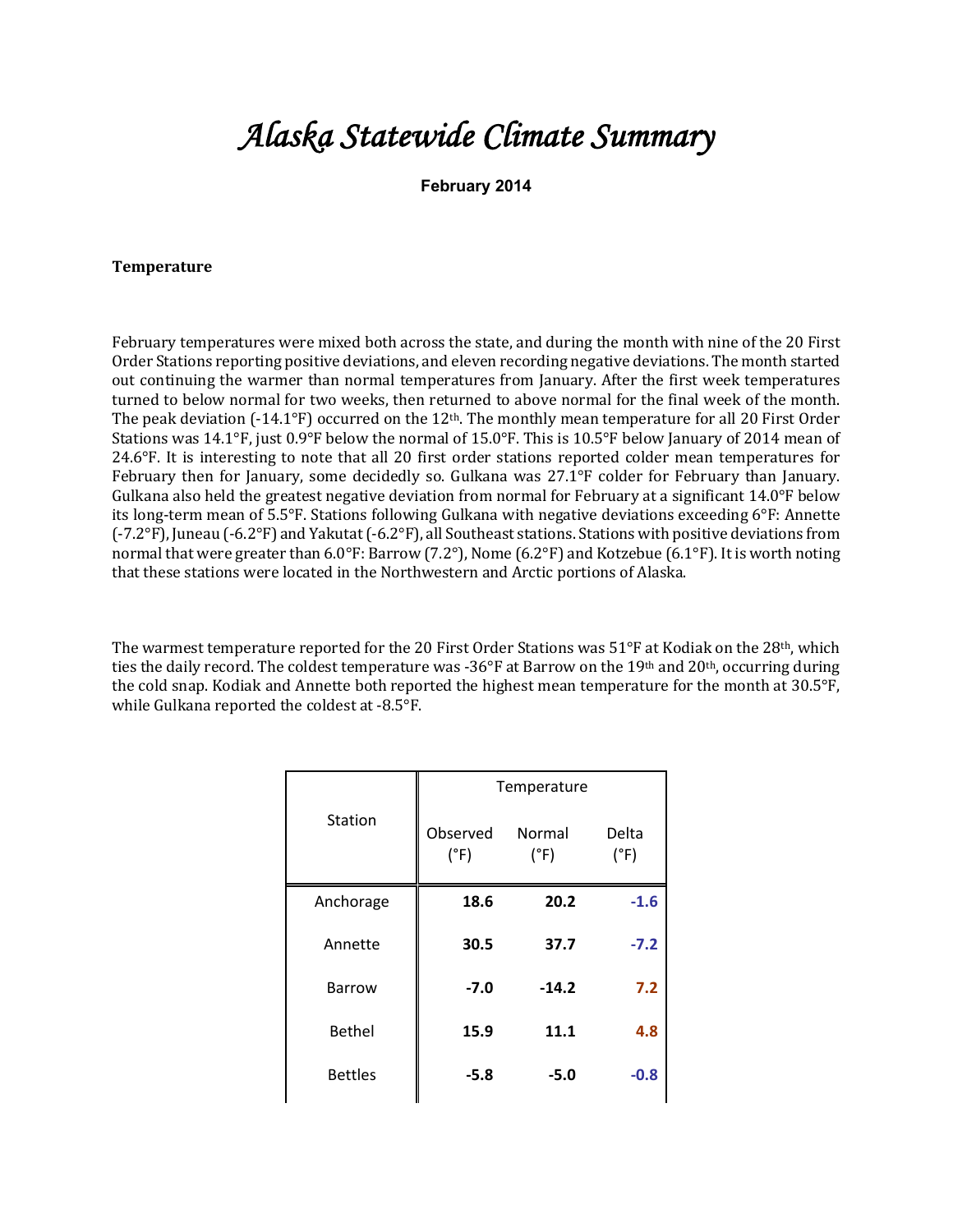| Cold Bay              | 30.5   | 29.0   | 1.5     |
|-----------------------|--------|--------|---------|
| <b>Delta Junction</b> | 1.2    | 4.9    | $-3.7$  |
| Fairbanks             | $-4.4$ | $-1.3$ | $-3.1$  |
| Gulkana               | $-8.5$ | 5.5    | $-14.0$ |
| Homer                 | 26.6   | 26.2   | 0.4     |
| Juneau                | 23.9   | 30.1   | $-6.2$  |
| King Salmon           | 22.5   | 18.8   | 3.7     |
| Kodiak                | 30.0   | 30.8   | $-0.8$  |
| Kotzebue              | 5.3    | $-0.8$ | 6.1     |
| McGrath               | 3.1    | 1.4    | 1.7     |
| Nome                  | 13.6   | 7.4    | 6.2     |
| St. Paul Island       | 25.4   | 24.4   | 1.0     |
| Talkeetna             | 16.6   | 18.1   | $-1.5$  |
| Valdez                | 21.2   | 26.0   | $-4.8$  |
| Yakutat               | 23.5   | 29.7   | $-6.2$  |
|                       |        |        |         |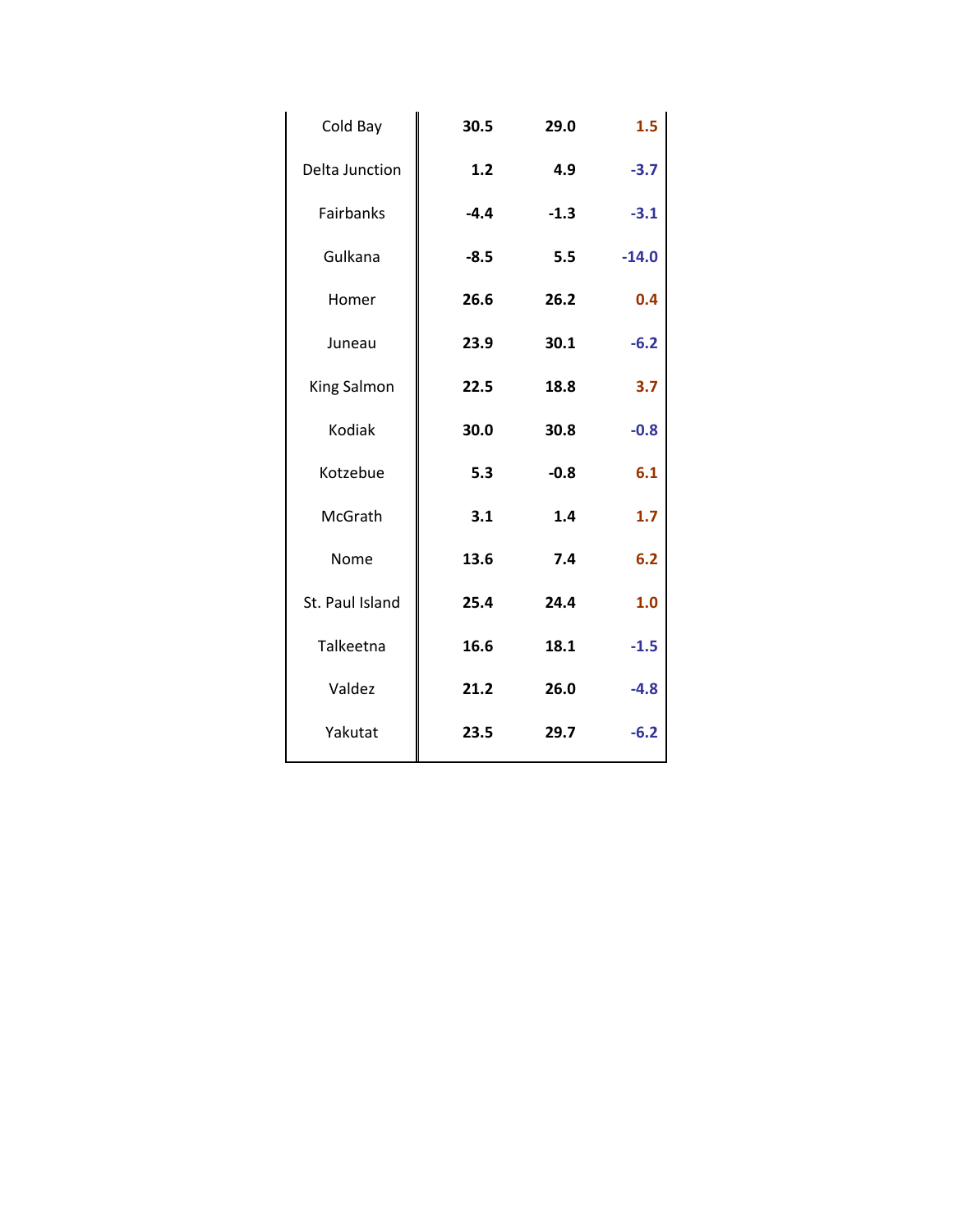

Daily mean temperature deviation from the normal temperature for the mean of the 20 first order stations for February 2014.

A fair number of daily temperature record events were recorded in February, about evenly split between high and low events. The low events were located in the southeastern portion of the state. The four record low events in Annette resulted in the coldest February  $6<sup>th</sup>$  to  $9<sup>th</sup>$  ever for Annette, breaking the old record for these dates from 1989. High winds of 71 mph and a temperature of -42°F at Howard Pass in the western Brooks Range on the  $14<sup>th</sup>$  resulted in a wind chill of -97°F, a new record, breaking the -96°F set in Prudhoe Bay on January 28, 1989.

|          | <b>Temperature Records</b> |                  |                      |               |                       |  |  |
|----------|----------------------------|------------------|----------------------|---------------|-----------------------|--|--|
| Date     | Station                    | Element          | <b>New</b><br>Record | Old<br>Record | Year of<br>old Record |  |  |
| 02/01/14 | <b>Barrow</b>              | High Temperature | 26                   | 25            | 1948                  |  |  |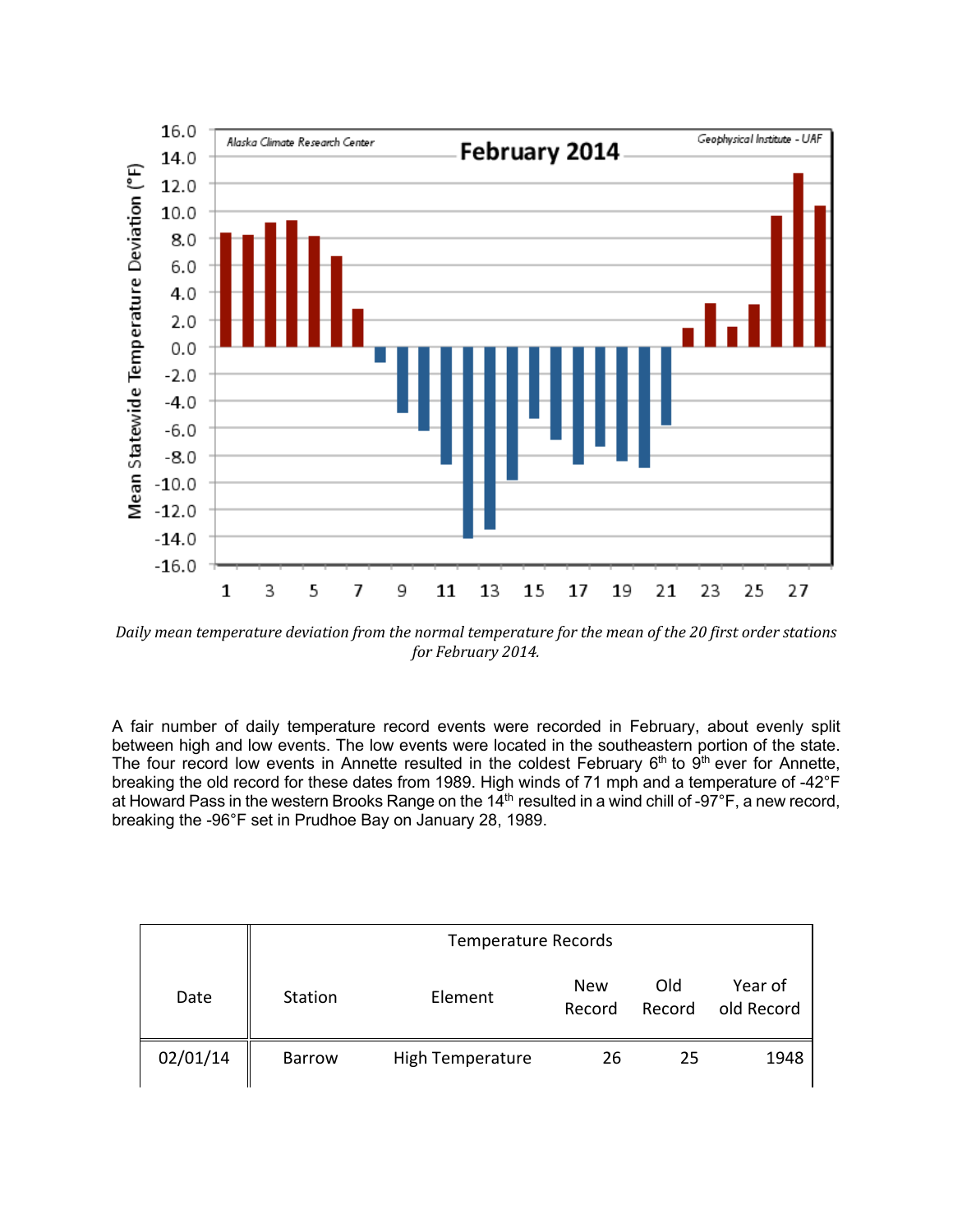| 02/04/14 | Cold Bay    | <b>High Temperature</b> | 46 | 45 | 1985 |
|----------|-------------|-------------------------|----|----|------|
| 02/05/14 | Cold Bay    | <b>High Temperature</b> | 46 | 44 | 1957 |
| 02/05/14 | Craig       | Low Temperature         | 20 | 23 | 1951 |
| 02/06/14 | Annette     | Low Temperature         | 13 | 15 | 1989 |
| 02/06/14 | Craig       | Low Temperature         | 17 | 19 | 1951 |
| 02/07/14 | Annette     | Low Temperature         | 11 | 12 | 1949 |
| 02/07/14 | Craig       | Low Temperature         | 15 | 22 | 1951 |
| 02/08/14 | Annette     | Low Temperature         | 13 | 13 | 1989 |
| 02/08/14 | Cold Bay    | <b>High Temperature</b> | 42 | 42 | 2003 |
| 02/08/14 | Craig       | Low Temperature         | 15 | 15 | 2008 |
| 02/09/14 | Annette     | Low Temperature         | 10 | 14 | 1989 |
| 02/09/14 | Craig       | Low Temperature         | 16 | 16 | 2008 |
| 02/23/14 | King Salmon | <b>High Temperature</b> | 45 | 45 | 1993 |
| 02/26/14 | Homer       | <b>High Temperature</b> | 47 | 47 | 1970 |
| 02/26/14 | Kodiak      | <b>High Temperature</b> | 51 | 51 | 1962 |
| 02/26/14 | Kotzebue    | <b>High Temperature</b> | 31 | 31 | 1981 |
| 02/27/14 | Anchorage   | <b>High Temperature</b> | 49 | 48 | 1968 |
| 02/27/14 | Bethel      | <b>High Temperature</b> | 46 | 45 | 1991 |
| 02/27/14 | Kotzebue    | <b>High Temperature</b> | 34 | 33 | 1995 |

**Precipitation**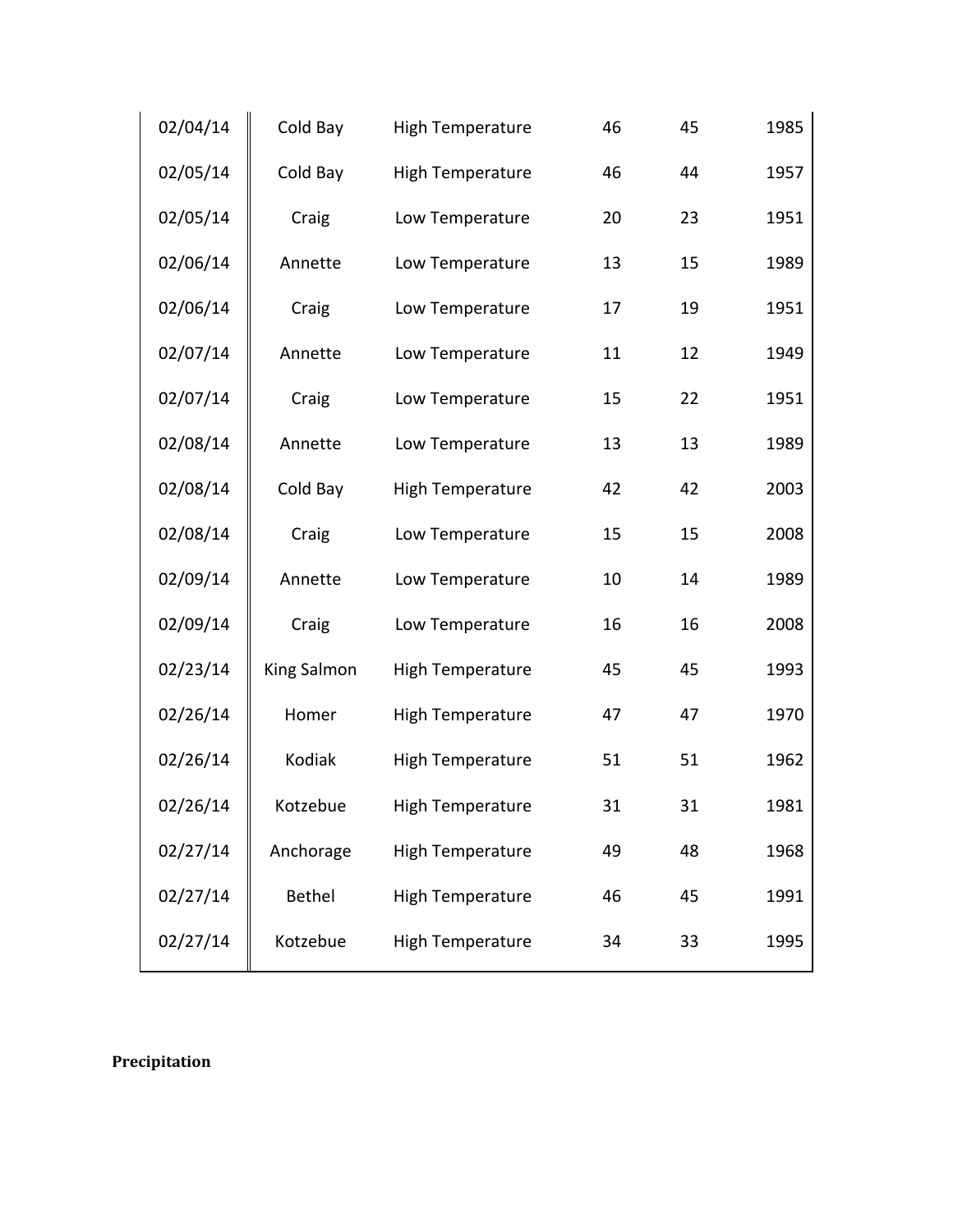Precipitation for February was very low at just 62% of normal, with only four of the 20 First Order Stations and five days of the month reporting above normal values. The greatest daily deviation of 115% occurred on the 15<sup>th</sup>. Cold Bay had the greatest positive deviation from normal, with a total of 4.12", or 38% above the expected amount of 2.98". This high deviation was aided by a new daily precipitation record set on the 21<sup>st</sup>. Following Cold Bay with deviations at or above 100% of normal were: Barrow (136%), Gulkana (131%) and Kodiak (113%). Leading the stations with lower than normal precipitation was Talkeetna with just 6%, and King Salmon with just 8% of normal.

|                |                  |                | Precipitation |              |      |
|----------------|------------------|----------------|---------------|--------------|------|
| Station        | Observed<br>(in) | Normal<br>(in) | Delta<br>(in) | Delta<br>(%) | (%)  |
| Anchorage      | 0.56             | 0.72           | $-0.16$       | $-22%$       | 78%  |
| Annette        | 3.97             | 7.31           | $-3.34$       | $-46%$       | 54%  |
| <b>Barrow</b>  | 0.19             | 0.14           | 0.05          | 36%          | 136% |
| <b>Bethel</b>  | 0.41             | 0.72           | $-0.31$       | $-43%$       | 57%  |
| <b>Bettles</b> | 0.29             | 0.85           | $-0.56$       | $-66%$       | 34%  |
| Cold Bay       | 4.12             | 2.98           | 1.14          | 38%          | 138% |
| Delta Junction | 0.24             | 0.28           | $-0.04$       | $-14%$       | 86%  |
| Fairbanks      | 0.40             | 0.42           | $-0.02$       | $-5%$        | 95%  |
| Gulkana        | 0.67             | 0.51           | 0.16          | 31%          | 131% |
| Homer          | 1.01             | 1.71           | $-0.70$       | $-41%$       | 59%  |
| Juneau         | 1.98             | 4.13           | $-2.15$       | $-52%$       | 48%  |
| King Salmon    | 0.06             | 0.76           | $-0.70$       | $-92%$       | 8%   |
| Kodiak         | 6.95             | 6.14           | 0.81          | 13%          | 113% |
| Kotzebue       | 0.17             | 0.66           | $-0.49$       | $-74%$       | 26%  |
| McGrath        | 0.09             | 0.94           | $-0.85$       | $-90%$       | 10%  |
| Nome           | 0.60             | 0.93           | $-0.33$       | $-35%$       | 65%  |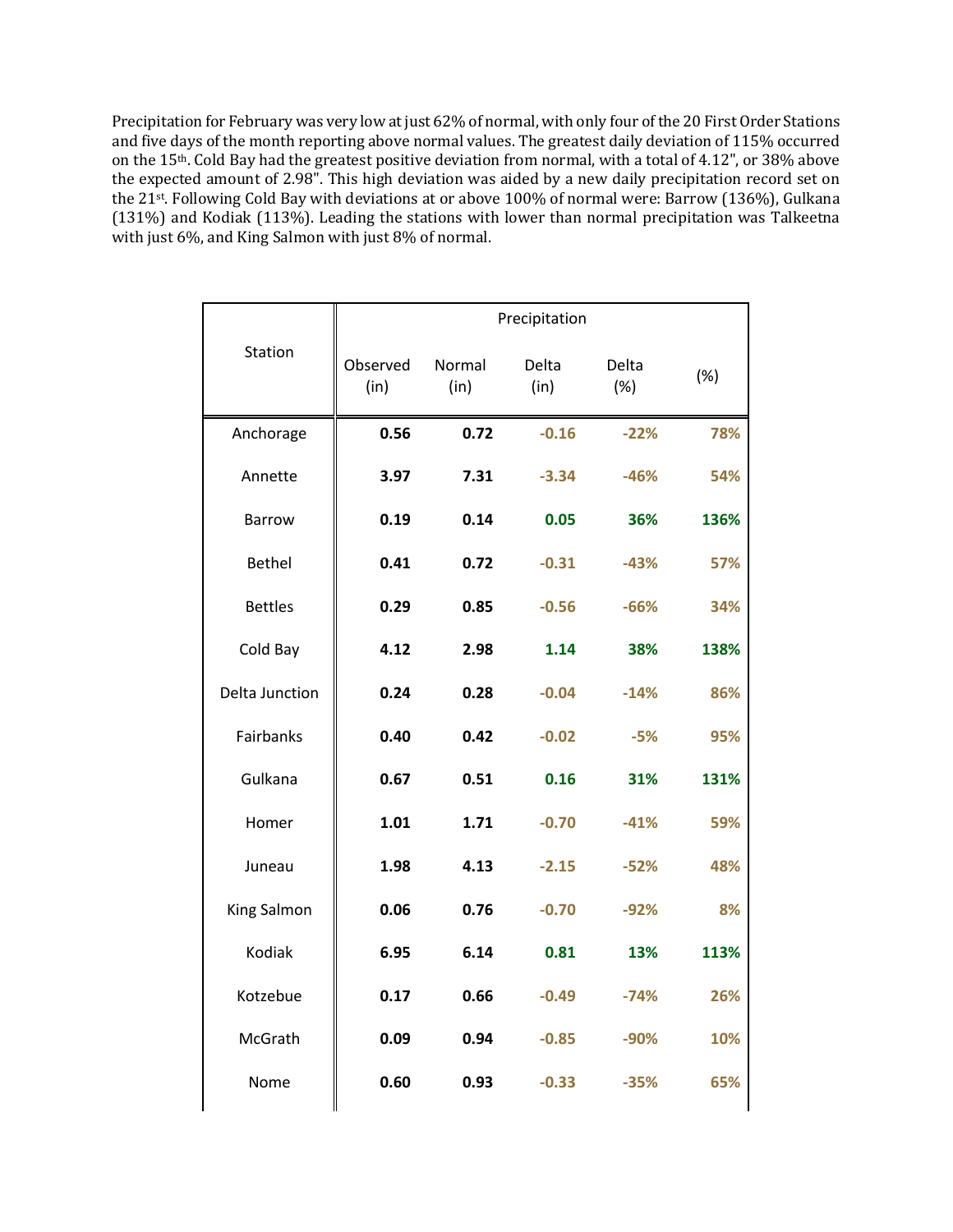| St. Paul Island | 0.92 | 1.30  | $-0.38$ | $-29%$ | 71% |
|-----------------|------|-------|---------|--------|-----|
| Talkeetna       | 0.08 | 1.45  | $-1.37$ | $-94%$ | 6%  |
| Valdez          | 0.78 | 5.79  | $-5.01$ | $-87%$ | 13% |
| Yakutat         | 2.08 | 10.86 | $-8.78$ | $-81%$ | 19% |



Daily mean precipitation deviation from the normal for the 20 first order stations for February 2014.

Snowfall was below normal (71%) for 16 stations that report snowfall. Thirteen of these stations reported below normal values with Bethel reporting the relatively lowest value at just 6% of normal. Annette topped the stations with positive deviations at 208% of normal.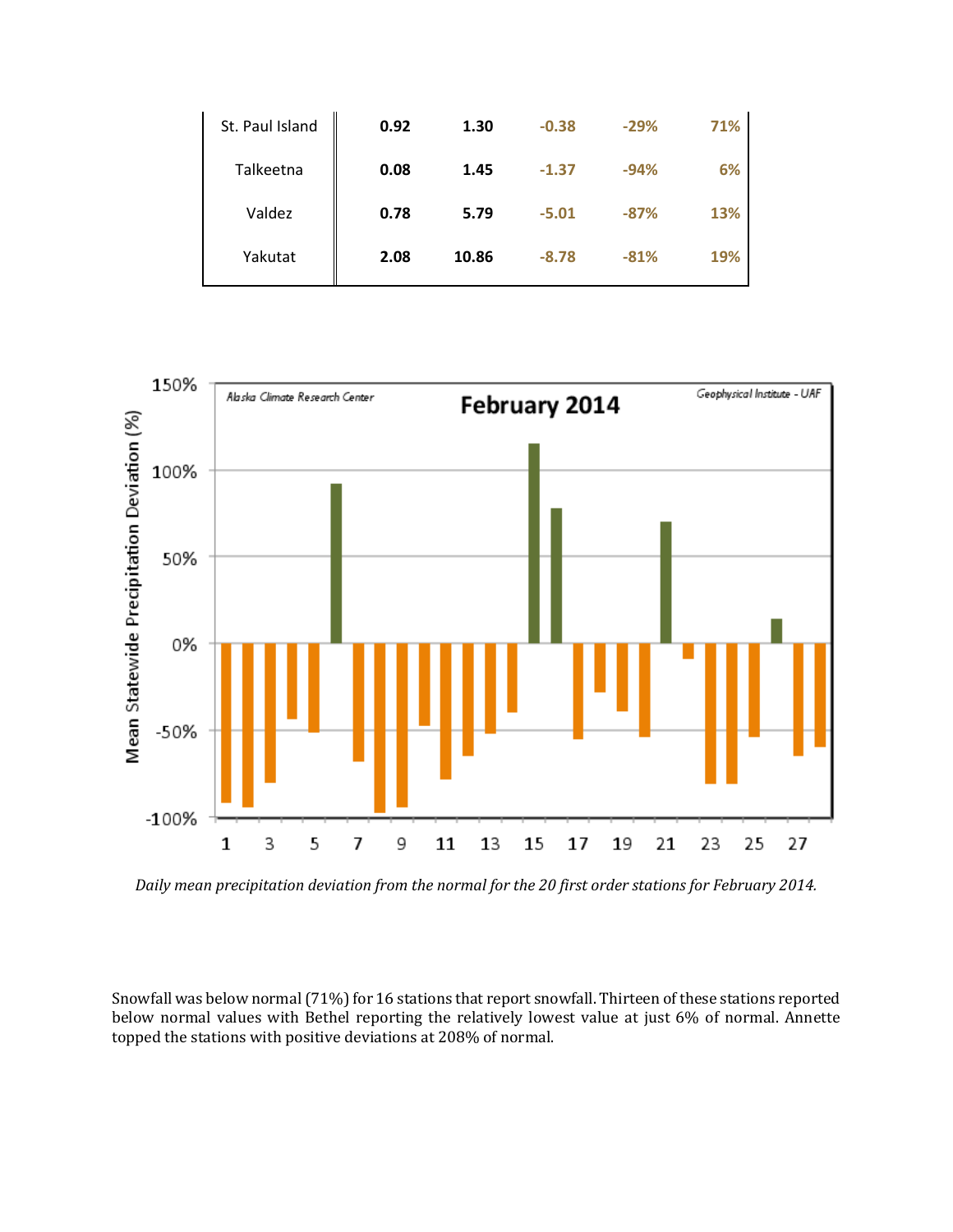|                 |                  |                | Snowfall      |              |      |
|-----------------|------------------|----------------|---------------|--------------|------|
| Station         | Observed<br>(in) | Normal<br>(in) | Delta<br>(in) | Delta<br>(%) | (%)  |
| Anchorage       | 9.9              | 10.9           | $-1.0$        | $-9%$        | 91%  |
| Annette         | 15.0             | 7.2            | 7.8           | 108%         | 208% |
| <b>Barrow</b>   | 2.2              | 2.6            | $-0.4$        | $-15%$       | 85%  |
| <b>Bethel</b>   | 0.4              | 6.9            | $-6.5$        | $-94%$       | 6%   |
| <b>Bettles</b>  | 4.8              | 14.0           | $-9.2$        | $-66%$       | 34%  |
| Cold Bay        | 13.2             | 12.9           | 0.3           | 2%           | 102% |
| Fairbanks       | 7.1              | 8.1            | $-1.0$        | $-12%$       | 88%  |
| Juneau          | 26.8             | 16.8           | 10.0          | 60%          | 160% |
| King Salmon     | 1.3              | 6.0            | $-4.7$        | $-78%$       | 22%  |
| Kodiak          | 7.0              | 15.1           | $-8.1$        | $-54%$       | 46%  |
| Kotzebue        | 1.2              | 9.6            | $-8.4$        | $-88%$       | 13%  |
| McGrath         | 0.8              | 13.1           | $-12.3$       | $-94%$       | 6%   |
| Nome            | 9.1              | 12.2           | $-3.1$        | $-25%$       | 75%  |
| St. Paul Island | 7.9              | 10.0           | $-2.1$        | $-21%$       | 79%  |
| Valdez          | 13.4             | 61.3           | $-47.9$       | $-78%$       | 22%  |
| Yakutat         | 28.1             | 28.6           | $-0.5$        | $-2%$        | 98%  |

The maximum monthly precipitation total reported for the 20 First Order Stations was 6.95" at Kodiak, which also reported the highest daily total of 2.51" on the 26<sup>th</sup>, a new daily record. The highest one-day snowfall occurred at Yakutat on the  $13<sup>th</sup>$  with  $10.2$ ", while Yakutat also reported the highest monthly snowfall of 28.1". Valdez topped the stations for the deepest snowpack of  $42"$  on the  $19<sup>th</sup>$ .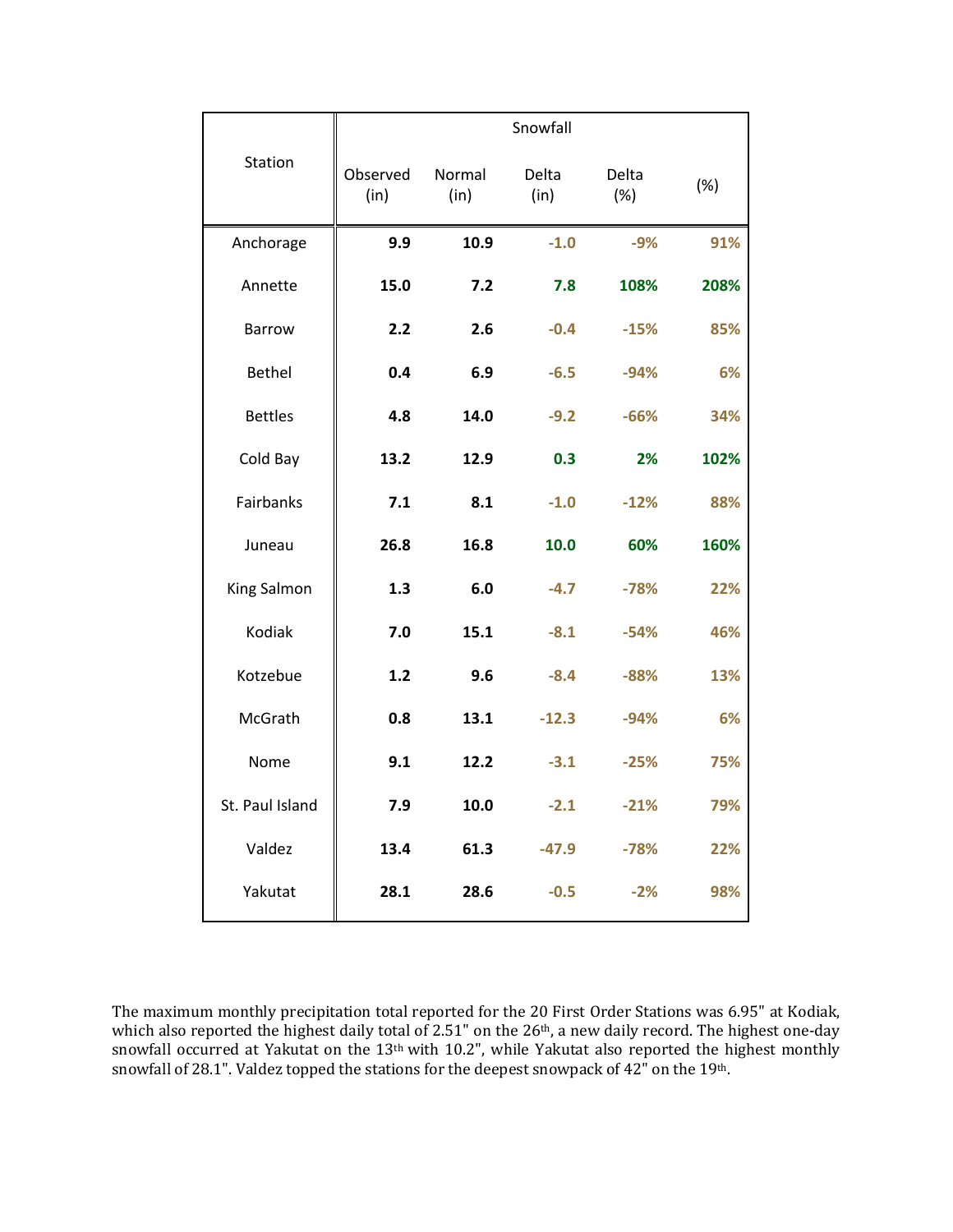Due to the overall low precipitation for February, there were only two daily precipitation records. Snowfall records outnumbered precipitation records three to one, an unusual situation. King Salmon's total of 0.08" is a new monthly low, breaking the 1973 record of 0.11".

|          | <b>Precipitation Records</b> |               |                      |               |                       |  |
|----------|------------------------------|---------------|----------------------|---------------|-----------------------|--|
| Date     | Station                      | Element       | <b>New</b><br>Record | Old<br>Record | Year of<br>old Record |  |
| 02/06/14 | Fairbanks                    | Snowfall      | 4.30                 | 2.90          | 1971                  |  |
| 02/09/14 | Annette                      | Snowfall      | 3.10                 | 2.50          | 1999                  |  |
| 02/09/14 | Craig                        | Snowfall      | 1.20                 | 0.80          | 2009                  |  |
| 02/10/14 | Craig                        | Snowfall      | 2.20                 | 0.00          | 2009                  |  |
| 02/20/14 | St. Paul                     | Snowfall      | 2.50                 | 2.20          | 1964                  |  |
| 02/21/14 | Cold Bay                     | Precipitation | 1.86                 | 0.95          | 2002                  |  |
| 02/26/14 | Kodiak                       | Precipitation | 2.51                 | 1.17          | 1968                  |  |
| 02/26/14 | St. Paul                     | Snowfall      | 2.30                 | 1.40          | 1996                  |  |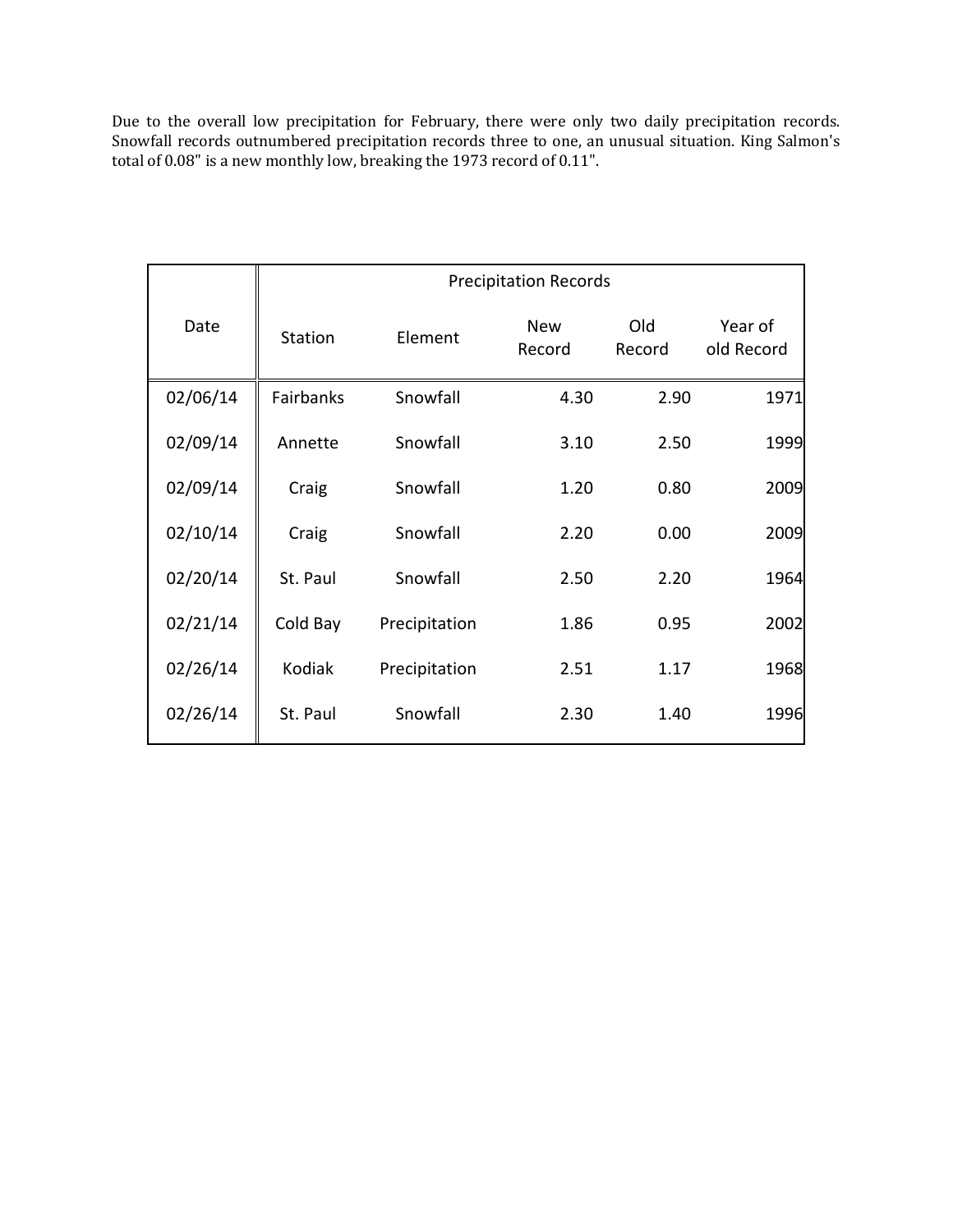

This infrared satellite image from the National Weather Service shows weather pattern affecting the Southcentral portions of Alaska on February 18<sup>th</sup>, 2014. The storm resulted in snowfall across the region.

## **Newsworthy Events**

The biggest weather story of the January concluded in February with the clearing of the Damalanche outside of Valdez on the 5<sup>th</sup>. Winds blowing dust and silt generated air quality warnings for Matanuska Valley on the 4<sup>th</sup>. Winds up to 73 mph were measured in Wasilla on the 7<sup>th</sup>. Also on the 7<sup>th</sup> red flag fire warnings were issued for the Matanuska Valley and western Kenai Peninsula due to high winds and low humidity. Further, on the 7<sup>th</sup>, three refuges in Matanuska-Susitna were closed to snow machines due to low snowpack. The high winds (up to 63 mph at Palmer airport) returned to the Mat-Su area on the 10<sup>th</sup> and spread a structure fire to the nearby trees and grass not covered by snow. No evacuations were necessary.